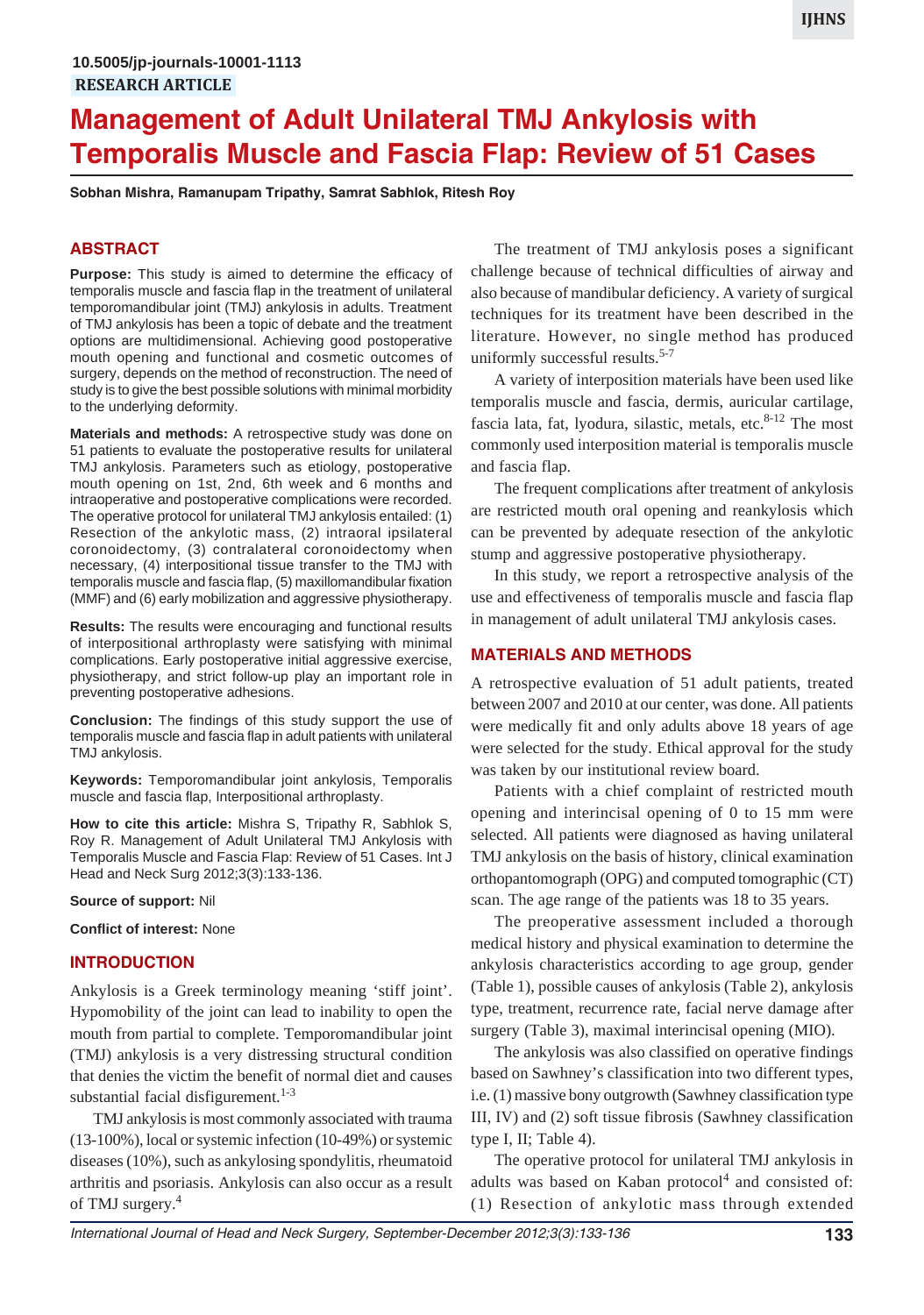| <b>Table 1:</b> Gender distribution of patients |                 |                |  |  |
|-------------------------------------------------|-----------------|----------------|--|--|
| Gender                                          | No. of patients | Percentage (%) |  |  |
| Male<br>Female                                  | 39<br>12        | 76.4<br>23.6   |  |  |
|                                                 |                 |                |  |  |

| <b>Table 2: Causes of TMJ ankylosis</b> |                 |                |  |  |  |
|-----------------------------------------|-----------------|----------------|--|--|--|
| Cause                                   | No. of patients | Percentage (%) |  |  |  |
| Falls (simple)                          | 15              | 29.4           |  |  |  |
| Falls from heights/trees                | 30              | 58.8           |  |  |  |
| Dislocated TMJ                          |                 |                |  |  |  |
| Unknown                                 | 5               | 9.8            |  |  |  |

| <b>Table 3: Operative data of patients</b>                                                                                               |                 |                |  |  |
|------------------------------------------------------------------------------------------------------------------------------------------|-----------------|----------------|--|--|
| Operative data                                                                                                                           | No. of patients | Percentage (%) |  |  |
| Operative findings<br>Massive bony outgrowth<br>Soft tissue fibrosis                                                                     | 42<br>9         | 82.3<br>17.7   |  |  |
| Surgery done<br>Condylectomy, ipsilateral<br>coronoidectomy, contralateral<br>coronoidectomy and<br>temporalis muscle and<br>fascia flap | 45              | 88.3           |  |  |
| Condylectomy, ipsilateral<br>coronoidectomy and<br>temporalis muscle and<br>fascia flap                                                  | 6               | 11.7           |  |  |

| Table 4: Pre- and postoperative interincisal |  |  |
|----------------------------------------------|--|--|
| measurements of patients                     |  |  |

| Interincisal opening          | No. of cases | Percentage (%) |
|-------------------------------|--------------|----------------|
| Preoperative (mm)             |              |                |
| $0 - 5$                       | 42           | 82.3           |
| $6 - 10$                      | 6            | 11.7           |
| $11 - 15$                     | 3            | 6              |
| Intraoperative (mm)           |              |                |
| $31 - 40$                     | 41           | 80.4           |
| 41-50                         | 10           | 19.6           |
| One month postoperative (mm)  |              |                |
| $25 - 30$                     | 12           | 23.5           |
| $31 - 40$                     | 35           | 68.6           |
| 41-50                         | 4            | 7.8            |
| Six months postoperative (mm) |              |                |
| 25-30                         | 15           | 29.4           |
| $31 - 40$                     | 35           | 68.6           |
| 41-50                         | 1            | 2              |

preauricular incision, (2) intraoral ipsilateral coronoidectomy, (3) contralateral coronoidectomy when necessary, (4) the inferiorly based, U-shaped, finger-like temporalis muscle and fascia flap was turned outward and downward over the zygomatic arch and placed in the TMJ, (5) maxillomandibular fixation (MMF) and (6) early mobilization and aggressive physiotherapy. General anesthesia with nasotracheal intubation and total muscle relaxation was administered. A single intravenous dose of steroid was given at the start of the case, generally using 8 to 12 mg of prednisolone. A preauricular incision with a temporal extension was made. The external canal was lightly packed with Vaseline gauze. The temporalis muscle was lifted from the infratemporal fossa toward the anterior at the pericranial level, while the zygomatic root was uncovered. An avascular tissue plane along the cartilaginous meatus was established using surgical scissors. The ankylosed TMJ was palpable and an incision was made directly onto the bone, exposing the ankylosed TMJ. Excision of the fibrous tissue and ankylotic bony mass was carried out using drill and saw. Mouth opening was checked and intraoral contralateral coronoidectomy was carried out wherever required. The TMJ was lined with a temporalis muscle and fascia flap rotated over the arch into the joint. The flap was sutured medially, anteriorly and posteriorly with 4-0 Vicryl. Arch bars were placed following the lining of the joint. Prednisolone was also given intra- and postoperatively (8-12 mg).

Pre- and postoperative interincisal measurements of patients were taken during surgery, after 1 month and again after 6 months.

# **RESULTS**

This study evaluated 51 patients with an average follow-up of 6 months. Interposition arthroplasty was done on 51 patients. Majority of patients were found to be males  $n = 39$  $(76.4\%)$  while the females accounting for  $n = 12$  (23.6%; Table 1). The age group selected for the study was between 18 and 35 years.

Trauma was the most common cause of ankylosis with a positive history of fall from height accounting for 30 patients (58.8%). Fifteen patients (29.4%) reported simple falls whereas five patients (9.8%) could not give any positive history (Table 2).

Intraoperative findings of the joints revealed massive bony union (Sawhney classification III and IV) in 42 patients (82.3%) and soft tissue fibrous ankylosis (Sawhney classification I and II) in nine patients (17.7%).

As per the operative protocol by Kaban, all patients with massive bony ankylosis underwent condylectomy. In 45 cases (88.3%) condylectomy, ipsilateral coronoidectomy and contralateral coronoidectomy was done, whereas in six patients (11.7%) contralateral coronoidectomy was not required. In all the cases a temporalis muscle and fascia flap was used as an interposition material.

Of clinical significance in adult TMJ ankylosis patients is the preoperative MIO. Out of 51 patients, 42 patients  $(82.3\%)$  had MIO of 0 to 5 mm. In six patients  $(11.7\%)$ MIO was 6 to 10 mm whereas three patients (6%) had MIO of 11 to 15 mm.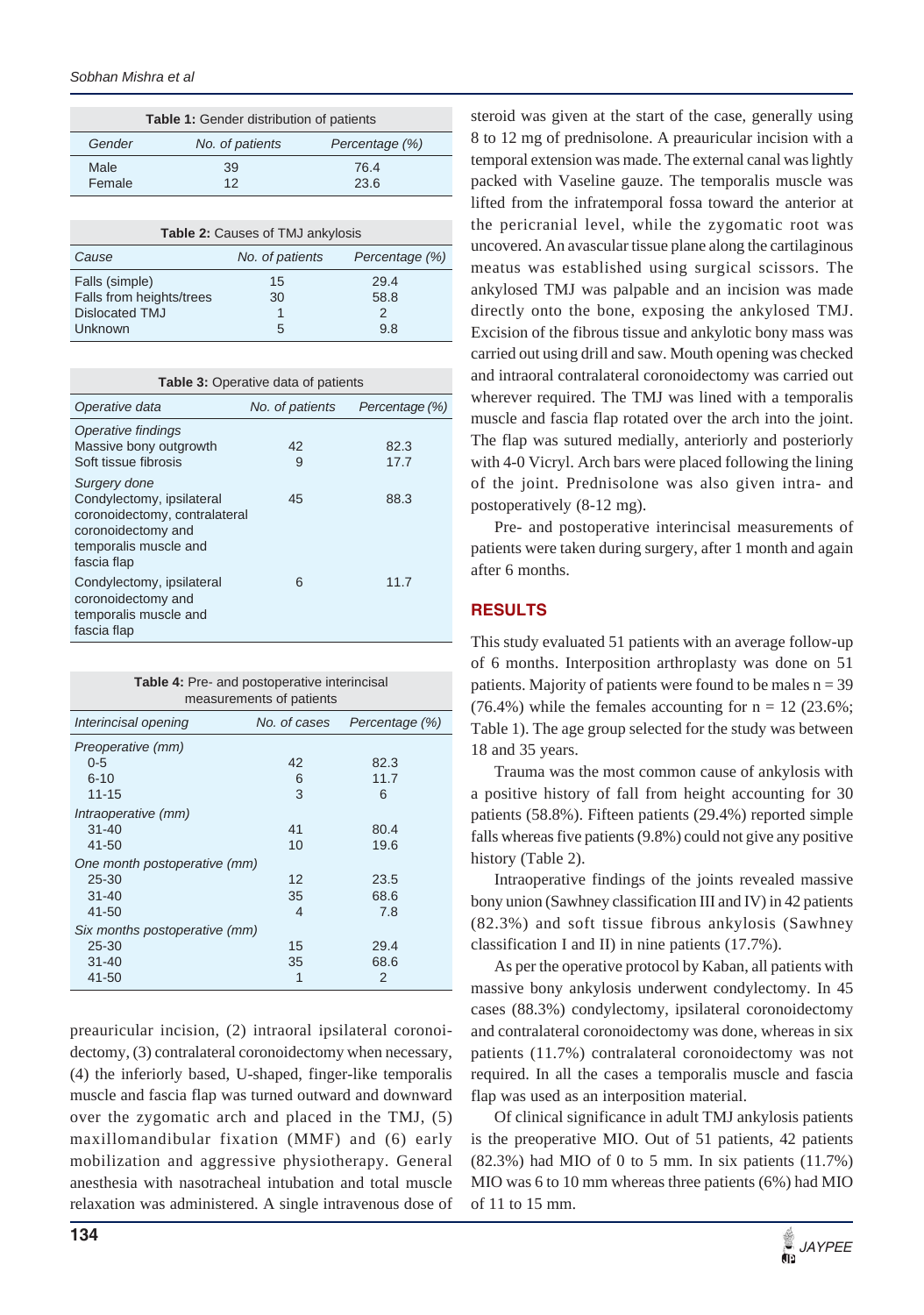Forty-one patients (80.4%) had an intraoperative mouth opening of 31 to 40 mm while in the other 10 patients (19.6%) the MIO achieved was up to 50 mm.

All patients were reviewed after 1 month and 35 patients (68.6%) had an average mouth opening between 31 and 35 mm, 12 patients (23.5%) had maximal incisal opening between 25 and 30 mm and four patients (7.8%) could maintain mouth opening greater than 36 mm.

At 6 months, 35 patients (68.6%) maintained an average mouth opening of 31 to 35 mm. Fifteen patients (29.4%) had a visible decreased mouth opening of 25 to 30 mm. only one patient could maintain an MIO of 38.5 mm (Table 4).

## **DISCUSSION**

Ankylosis of the TMJ can be classified into true ankylosis (intracapsular) and pseudoankylosis (extracapsular). True ankylosis of the TMJ is defined as any condition that produces fibrous or bony adhesions between the articular surfaces of the TMJ.

True ankylosis is most commonly associated with trauma or infection.<sup>13,14</sup> Chandra and Dave<sup>13</sup> reported 258 cases and found 67.8% associated with trauma and 17% with infection. Haider<sup>14</sup> reported eight cases, all of which were associated with trauma. In the present study, trauma (85.3%) was the major cause of unilateral TMJ ankylosis in the adult patients.

Diagnosis was performed by physical examination and proper radiological examination.<sup>15</sup> The patient may have difficulty in opening the mouth as well as malocclusion. The degree of limitation in mandibular motion varies considerably and depends on the type and amount of tissue connecting the mandible.<sup>16</sup>

Management of TMJ ankylosis entails surgical intervention. The need to use an interpositional material to prevent TMJ reankylosis after arthroplasty in treatment of TMJ ankylosis has been widely discussed. A variety of interposition materials have been used, including temporalis muscle and fascia, dermis, auricular cartilage, fascia lata, fat, lyodura, silastic, silicone and various metals<sup>3,8,9,11,12,17-19</sup> The most commonly used interposition material at present is temporalis muscle flap.<sup>9,20</sup>

The temporalis muscle and fascia flap have been widely used for the reconstruction of the TMJ. Their principal advantages are their autogenous nature, resilience, adequate blood supply and proximity to the joint, allowing for a pedicled transfer of vascularized tissue into the joint area.21-24 Temporalis fascia, with a temporalis muscle varying in thickness, may be harvested as an axial flap based on the middle and deep temporal arteries and veins.<sup>23</sup>

Pogrel and Kaban<sup>23</sup> described a flap that may include only fascia or both fascia and muscle, and is rotated inferiorly over the zygomatic arch and into the joint space. They suggested reducing the thickness of the zygomatic arch, if necessary, to avoid bulkiness.

Bergey and Braun<sup>25</sup> described how the posterior zygomatic arch can be osteotomized in two sites and a segment of the arch removed. The flap then may be rotated through the space created by the osteotomy into the joint and the segment of the arch replaced and secured with rigid fixation.

Kaban et al<sup>4</sup> recommended a management protocol for TMJ ankylosis consisting of aggressive resection, ipsilateral coronoidectomy, contralateral coronoidectomy when necessary, lining of the TMJ with temporalis fascia or cartilage, reconstruction of the ramus with a costochondral graft, rigid fixation, and early mobilization and aggressive physiotherapy. The protocol was retrospectively evaluated in the first 14 patients (18 TMJs) treated and followed up postoperatively for at least 1 year. The facial asymmetries present in all unilateral cases remained corrected. The mean maximum postoperative interincisal opening at 1 year was 37.5 mm, lateral excursions were present in 16 of 18 joints (*vs* none of the 18 joints preoperatively), and pain was present in two of 18 joints (*vs* 13 of 18 preoperatively). The results of this study indicate that this protocol is effective for treatment of TMJ ankylosis.

In the present study, 51 patients with follow-up periods longer than 6 months manifested MIO distance of 30 mm or more in 36 cases.

Recurrence is a major problem that occurs after the release of TMJ ankylosis.<sup>9</sup> Raveh et al<sup>26</sup> proposed that the radical removal of the TMJ bone is essential to avoid recurrence. Chossegros et al<sup>9</sup> on the other hand, reported that early physiotherapy and choice of interpositional material are important in preventing recurrence.

The immediate postoperative period is the most critical time for successful treatment of TMJ ankylosis. Postoperative pain medications, vigorous physiotherapy and CPM therapy are used to maintain the mobility obtained during surgery and to prevent postsurgical hypomobility secondary to fibrous adhesions.<sup>15</sup>

The tongue blades were used for exercise while the ratchet mouth props were used to count the number of blades during each appointment.<sup>15</sup> All patients underwent physiotherapy consisting of active and passive ranges of motion exercise at least once a day for the first 2 weeks and once every 2 days for the following 2 weeks. The patient's diet at this time consisted of very soft foods. During the next 3 to 4 weeks the diet was gradually advanced to a solid consistency. As the diet regimen is advanced from a soft to a regular diet, patients are informed about the guidelines to assist them in making sure they do not overuse their jaw.